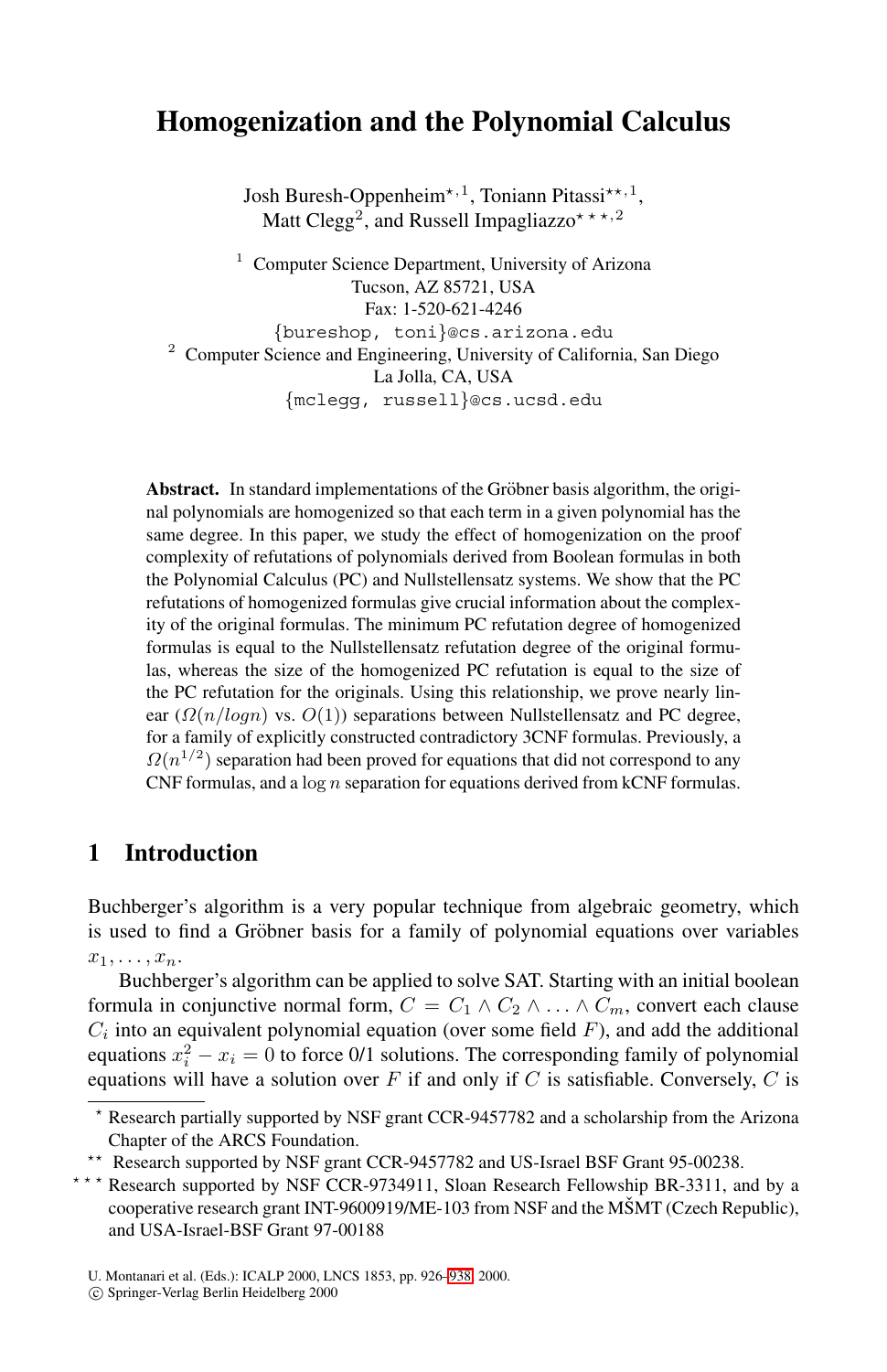unsatisfiable if and only if 1 is in the ideal generated by these polynomials, and hence is in the Gröbner basis.

Buchberger's algorithm has many unspecified aspects, such as a term order, and the order in which S-remainders are computed. Any specification of these parameters yields a valid Gröbner basis algorithm, but the running time can vary highly depending on these issues. Many heuristics and modifications have been suggested and implemented to make the algorithm simpler or faster. However, typically the algorithm is applied in the context of infinite fields, and thus the heuristics commonly considered may be meaningless or counter-productive in our setting. We are interested in understanding which heuristics work well and why in our setting. One basic heuristic is homogenization. The original system of polynomials is replaced by an equivalent system that is homogeneous, i.e., all terms of a polynomial in the system have the same degree. For systems of polynomials derived from Boolean tautologies, we show that homogenization basically creates a hybrid between two well-studied proof systems, Nullstellensatz (HN) and Polynomial Calculus (PC).

The Nullstellensatz (HN) and Polynomial Calculus (PC) proof systems, first defined in  $[BIK^+96, CEI96]$  $[BIK^+96, CEI96]$  $[BIK^+96, CEI96]$ , are algebraic proof systems for refuting systems of unsolvable polynomial equations. They have been extensively studied in the past several years, due to their connections to standard proof systems, [\[Pit97, BIK](#page-11-0)+97] and NP-search classes, as well as Buchberger's algorithm. The two common complexity measures for proofs in these systems are degree and size. We show that the *size* of PC proofs is preserved under homogenization. However, the *degree* can increase dramatically. In fact, the degree of PC proofs for the homogenized polynomials is exactly that of HN proofs for the original polynomials. Using this characterization, we are able to derive an almost optimal separation for PC and HN degrees. We give explicit 3-CNF contradictions whose translations have  $O(1)$  degree PC proofs, but require  $\Omega(n/\log n)$  degree HN proofs. Previously, a  $\Omega(n^{1/2})$  separation had been proved for a system of Boolean polynomials that did not correspond to any CNF ([\[CEI96, Bus97\]](#page-11-0)), and a  $\log n$  separation for equations derived from  $kCNF$  formulas [\[BP96\]](#page-11-0).

It follows, from the first result, that if our term order uses only the degree of the homogenizing variable as a tie-breaker, homogenization is guaranteed not to substantially change the time of Buchberger's algorithm for Satisfiability. However, the second result indicates this might not be the case for degree-respecting term orders, as are used in standard implementations.

### **2 Background**

#### **2.1 Gröbner Bases**

The theory of Gröbner bases requires an ordering on the terms of the polynomial ring in which we operate. In this case, we choose an arbitrary ordering on the variables and use any induced order on the terms (such as lex, grlex, etc). We use the following definition and theorem, which are both standard to the theory of Gröbner bases  $deg(f)$  is the degree of  $f$ , LT is the largest term under the ordering, and LCM is the least common multiple):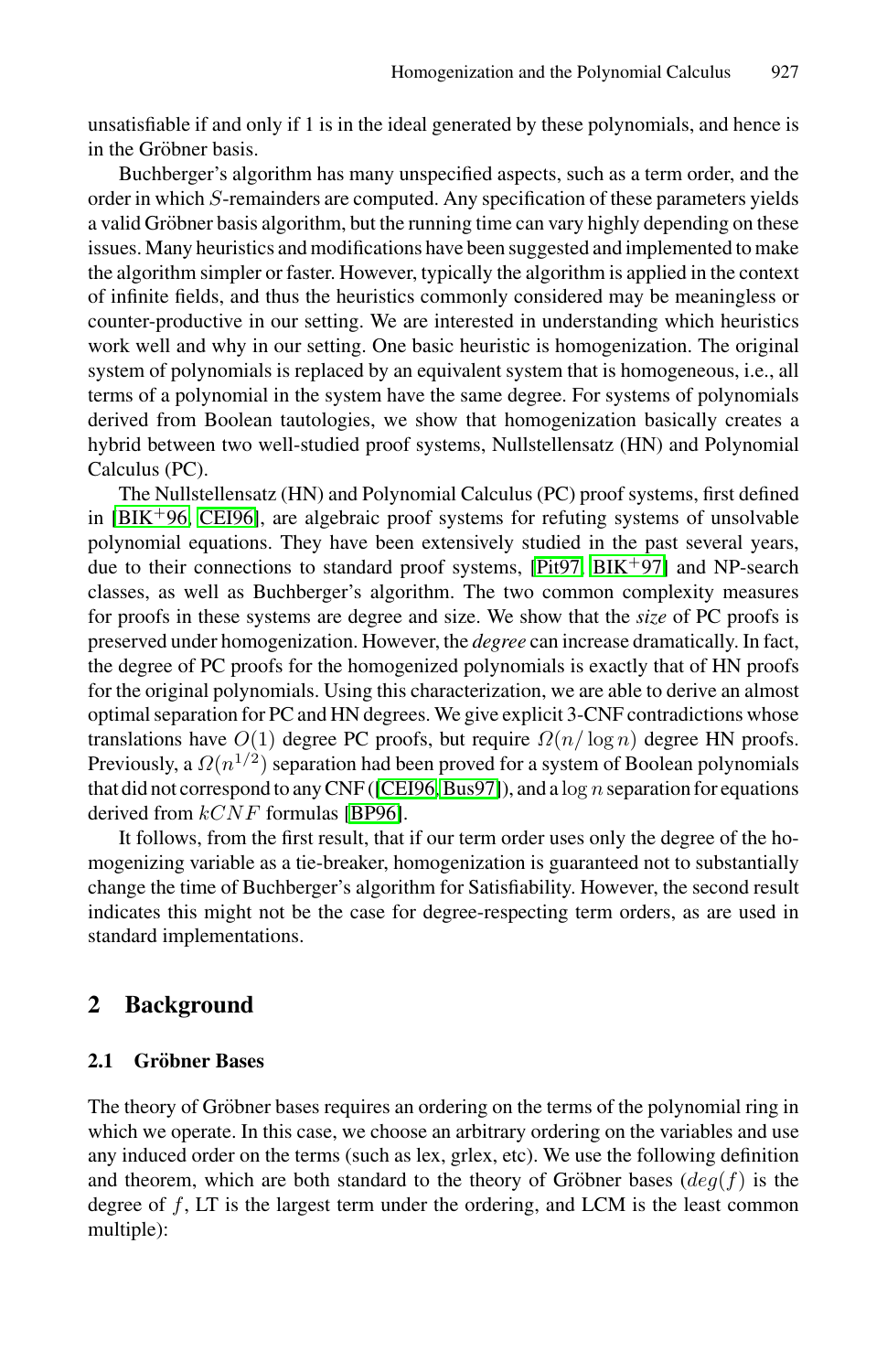<span id="page-2-0"></span>**Definition 1.** *A finite subset* G *of an ideal* I *(over a polynomial ring* R*) is called a Gröbner basis if it generates I, and if the set*  $\{LT(g) | g \in G\}$  *generates the monomial ideal*  $LT(I) = \{LT(f) | f \in I\}.$ 

**Theorem 1.** *[\[CO92\]](#page-11-0) For G a basis for I* and  $g_1, g_2 \in G$ , let

$$
S(g,g') = \frac{\text{LCM}(\text{LT}(g), \text{LT}(g'))}{\text{LT}(g)}g - \frac{\text{LCM}(\text{LT}(g), \text{LT}(g'))}{\text{LT}(g')}g'.
$$

G is a Gröbner basis for *I* if and only if for all  $g, g' \in G$ , there exist  $\{a_f\}_{f \in G} \subset R$ , *such that*

$$
S(g, g') = \sum_{f \in G} a_f f
$$

 $and \deg(a_f f) \leq deg(S(g,g'))$  *for all*  $f \in G$ *.* 

 $S(g, g')$  is called the S-polynomial of g and g'. The S-remainder, written  $S(g, g')$  mod G, is the remainder of  $S(g, g')$  divided by (the elements of) G (listed in some fixed order). Informally the above theorem states that if  $G$  is a basis for  $I$ , then  $G$  is Gröbner if and only if, for all  $g, g' \in G$ , the S-remainder of g and g' is zero. This theorem gives rise to the following algorithm, commonly called Buchberger's algorithm, for constructing a Gröbner basis. The input to the algorithm is a set of polynomials  $F = (f_1, \ldots, f_s)$ . Initially, the basis (called  $G$ ) contains  $F$ . At each step, we select a pair of polynomials in  $G$ , compute their S-remainder and, if it is non-zero, we add it to  $G$ . The algorithm terminates when all pairs of polynomials in G have S-remainders of zero.

This algorithm is a cornerstone of computational algebraic geometry. Many heuristics have been invented and analyzed for improving the runtime. However, in most applications, the algorithm is applied to infinite fields, and thus it is not clear whether these heuristics make sense in our setting, where the underlying field is finite and solutions are 0/1 valued.

We also mention a well-known lemma for computing S-remainders:

**Lemma 1.**  $[CO92]$  Let q and q' be two polynomials such that

$$
\gcd(\text{LT}(g), \text{LT}(g')) = 1.
$$

*The S-remainder of q and q' is* 0*.* 

### **2.2** Homogeneous Gröbner Bases

Let F be a finite set of polynomials. Let  $I_F$  be the ideal generated by F, and let  $I_F(d)$ be the subset of the ideal consisting of all those polynomials in  $I_F$  of degree at most d. For solving instances of SAT, we are interested in knowing whether or not  $I_F(0)$  is empty.

It is natural to consider a truncated version of the Gröbner basis algorithm where we ignore all S-polynomials of degree greater than d. We will let  $[d]-Grobner(F)$  denote the output of this truncated version of the algorithm applied to  $F$ . It would be nice if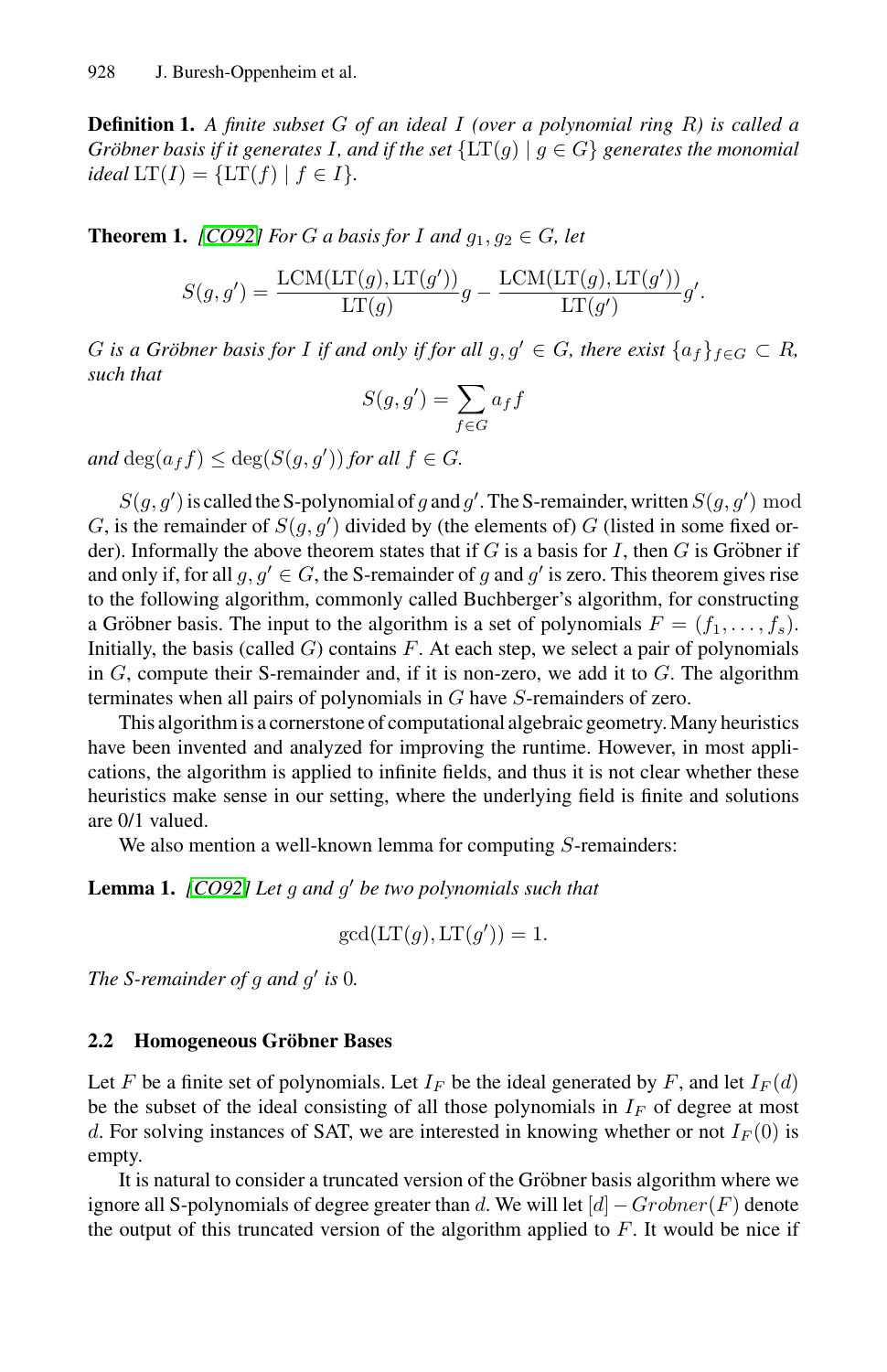$[d]-Grobner(F)$  had all of the nice properties of a Gröbner basis for those polynomials in  $I_F(d)$ . In particular, we would like the largest terms of  $[d]$  –  $Grobner(F)$  to generate the largest terms of  $I_F(d)$ . However, in general this is not the case since S-remainders of high degree can lead to new basis elements of very low degree.

On the other hand, the truncated Gröbner basis algorithm does have this nice property when applied to *homogeneous* polynomials. For our purposes, a polynomial P is *homogeneous* if every term in  $P$  has the same degree. If every polynomial in  $F$  is homogeneous, it can easily be seen that all non-zero S-polynomials will also be homogeneous, and all polynomials output by the Gröbner basis algorithm will be homogeneous. Moreover, to test a particular polynomial  $f$  for membership in  $I_F$ , it suffices to compute  $[d]$  –  $Grobner(F)$ , where  $deg(f) = d$ .

Because of this and other nice properties, common implementations of the Gröbner basis algorithm begin by homogenizing  $F$ , if it is not already homogeneous. To do this, a new variable  $Z$  is introduced, that is last in the variable ordering. Before running the algorithm, each initial equation  $f_i \in F$  is modified (by multiplying each term by a power of Z) so that each term in  $f_i$  has degree equal to  $deg(f_i)$ .

The trade-off ensues from the fact that, in the homogenized setting, the polynomials in the ideal may have higher degree than their corresponding polynomials in the nonhomogenized setting (i.e. there could be extra factors of  $Z$  increasing their degree. We will see that, while a non-homogenized PC-proof consists of testing for elements in  $I_F(0)$ , we must check for membership of  $Z<sup>c</sup>$ , for some *a priori* unknown constant *c*, to prove the homogenized case.) In this paper we analyze the complexity of the homogenized versus non-homogenized approach, applied to equations derived from 3CNF formulas.

#### **2.3 Algebraic Proof Systems**

In this paper, we consider two particular algebraic proof systems (i.e. systems under which clauses of an unsatisfiable logical formula are translated into algebraic equations which are then proven to be contradictory). The first is the Hilbert Nullstellensatz (HN) system and the second, the Polynomial Calculus (PC) system. Both rely on the fact that given a contradictory set of polynomials,  $Q_1, \ldots, Q_m \in K[X]$  for some field K, those polynomials generate the unit ideal in the ring  $K[X]$ . In other words, the equations do not have a solution in the algebraic closure of  $K$  if and only if 1 is in the ideal generated by  $Q_i(\overline{x})$ . There are several ways of characterizing the elements of this ideal in terms of linear combinations of the generators. Such a demonstration that 1 is in the ideal is thus a *proof* of the unsolvability of the equations  $Q_i$ . The Nullstellensatz and Polynomial Calculus systems are based on two such characterizations. The standard versions of both assume the variables are Boolean, that is, they take  $x^2 - x$  as axiomatic. However, the homogenizing variable will not be Boolean, so we need to consider the extensions of these systems to non-Boolean systems.

Under HN, a proof or refutation is given by exhibiting a sum,  $\sum_{i=1}^{m} P_i Q_i = 1$ , for any  ${P_i}_{i=1}^m \subset K[X]$ . The degree of this derivation, then, is  $\max\{\deg(P_iQ_i) \mid 1 \leq i \leq m\}$ . Its size is  $\sum_{i=1}^{m}$  size( $P_i$ ) where size( $P_i$ ) is the number of monomials in the polynomial  $P_i$ . The HN degree of a set of contradictory polynomials is the degree of the minimumdegree HN proof.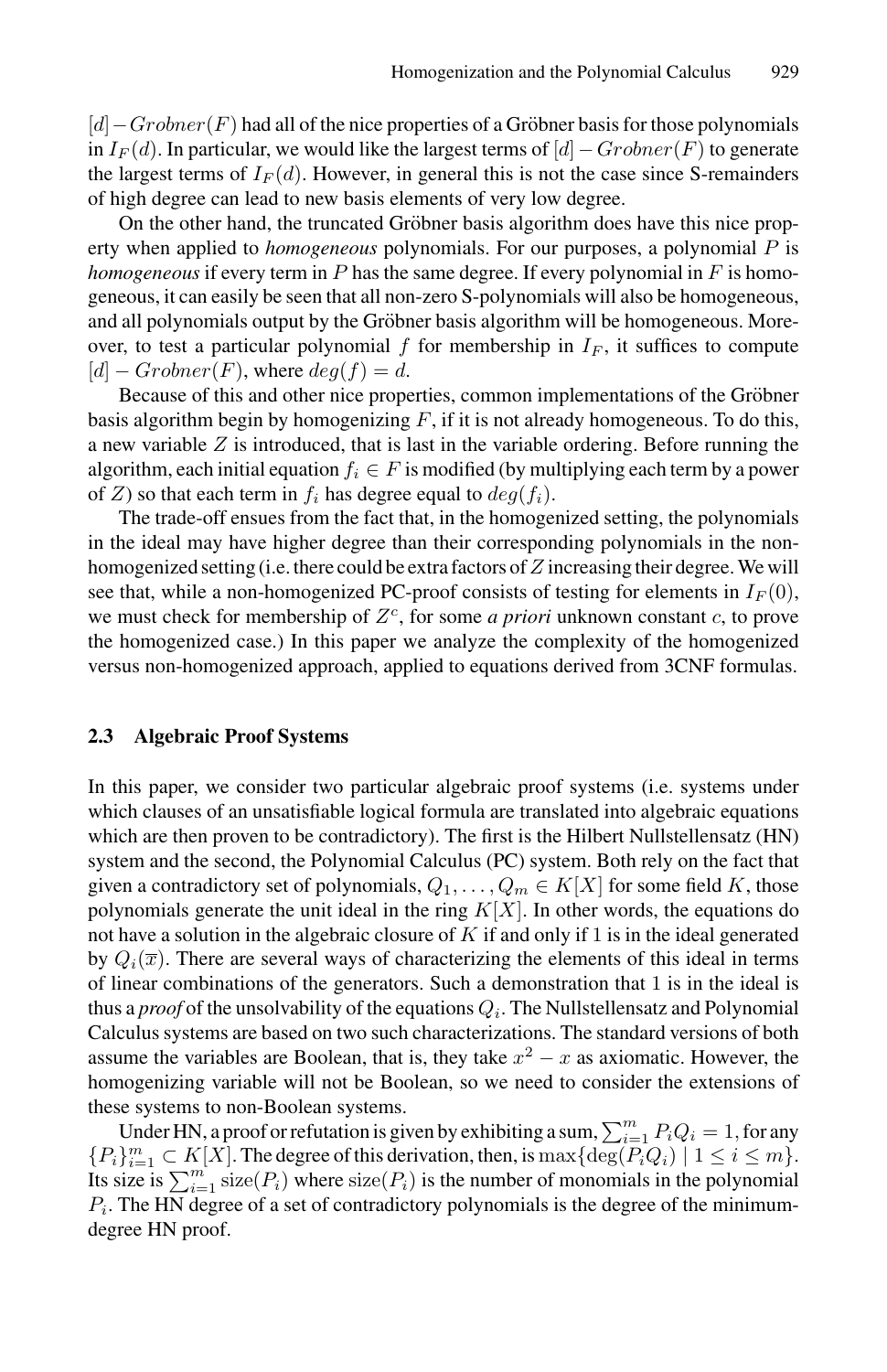<span id="page-4-0"></span>A PC derivation of  $Q \in K[X]$  from  $Q_1, \ldots, Q_n \in K[X]$  is a sequence of polynomials  $P_1, \ldots, P_m = Q$ , where each  $P_i$  is either

- 1.  $Q_i$  for some j.
- 2.  $mP_i$  for  $j < i$  and m a term in  $K[X]$ .
- 3.  $aP_i + bP_l$  for  $j, l < i$  and  $a, b \in K$ .

The size of this derivation is l. Its degree is  $\max{\{\deg(P_i) | 1 \le i \le l\}}$ . The PC degree of Q from a set of polynomials is the degree of the minimum-degree PC derivation of Q from those polynomials. If no such derivation exists (i.e.  $Q \notin (Q_1, \ldots, Q_m)$ ), then the PC degree of  $Q$  is  $\infty$ . A PC proof or refutation of a set of contradictory polynomials is a PC derivation of 1 from those polynomials. A PC refutation of a set of contradictory polynomials homogenized by Z is a PC derivation of  $Z<sup>c</sup>$  for any integer  $c \ge 0$ . The PC degree of a set of contradictory, non-homogenized polynomials is the degree of the minimum-degree proof of those polynomials. The PC degree of a set of contradictory, homogenized polynomials is the minimum over all c of the PC degree of  $Z<sup>c</sup>$  from those polynomials. Notice that, since a PC proof allows cancellation of terms at each step, its degree is always at most the HN-degree for the same set of polynomials.

# **3 Relationships between Complexity Measures**

The following theorem shows that the homogenized PC degree and the HN-degree are basically the same.

**Theorem 2.** *Let*  $\{q_1, ..., q_m\}$  ⊂  $K[x_1, ..., x_n]$ *. Let*  $\{Q_1, ..., Q_m\}$  ⊂  $K[X_1,\ldots,X_n,Z]$  *be the homogenizations of the above polynomials. Then,*  $Z^k \in$  $\langle Q_1,\ldots,Q_m\rangle$  *iff*  $\{q_1,\ldots,q_m\}$  *has a degree k Hilbert Nullstellensatz (HN) refutation.* 

*Proof.* First assume  $\{q_1, \ldots, q_m\}$  has a degree k HN refutation:  $f = \sum p_i q_i = 1$ , for some  $\{p_1,\ldots,p_m\} \subset K[x_1,\ldots,x_n]$  such that  $\max \deg(p_iq_i) = k$ . Let  $f_\alpha$  be the terms of f with multidegree  $\alpha = (d_1, \ldots, d_n)$  and  $\Sigma d_i = d$ . Clearly  $f_{\alpha} = 0$  for all non-trivial  $\alpha$ . Now let  $F = \Sigma Z^{k-\deg(p_q)} P_i Q_i$ , where  $P_i$  is the homogenization of  $p_i$ . Now, the terms of  $f_\alpha$  have become the terms of multidegree  $\alpha' = (d_1, \ldots, d_n, k - d)$ . Thus, for non-trivial  $\alpha$ ,  $F_{\alpha'} = 0$ . For  $\alpha = 0$ ,  $f_{\alpha} = 1$ , so  $F_{\alpha'} = Z^k$ . Hence,  $F = Z^k$ .

Now assume  $Z^k \in \langle Q_1, \ldots, Q_m \rangle$ . Then we have  $\sum p_i Q_i = Z^k$  for some  $\{p_1,\ldots,p_m\} \subset K[X_1,\ldots,X_n,Z]$ . But we can remove all the terms from  $p_i$  such that  $deg(p_iQ_i) \geq k$  since they must all cancel. Let's say this yields  $p'_i$ . Then we set  $Z = 1$  on both sides of the equation, so we have  $\sum (p_i' | Z = 1) q_i = 1$  where each term in the sum has degree k. Hence  $\{q_1, \ldots, q_m\}$  has a degree k HN refutation.

**Corollary 1.** *The degree of the Polynomial Calculus (PC) refutation for*  $\{Q_1, \ldots, Q_m\}$ *is equal to the degree of the HN refutation for*  $\{q_1, \ldots, q_m\}$ .

*Proof.* A PC refutation for  $\{Q_1, \ldots, Q_m\}$  consists of deriving  $Z^k$  for some k. Clearly the degree of this derivation must be at least  $k$ . But by the theorem, there is a degree  $k$  HN refutation of  $\{q_1,\ldots,q_m\}$ , so  $\deg_{PC}(Q_1,\ldots,Q_m) \geq \deg_{HN}(q_1,\ldots,q_m)$ . On the other hand, if there is a degree k HN refutation of  $\{q_1,\ldots,q_m\}$ , then  $\{Q_1,\ldots,Q_m\}$  derive  $Z^k$ and we saw in the above proof that this can be done in degree  $k$ , so  $\deg_{PC}(Q_1,\ldots,Q_m) \leq \deg_{HN}(q_1,\ldots,q_m).$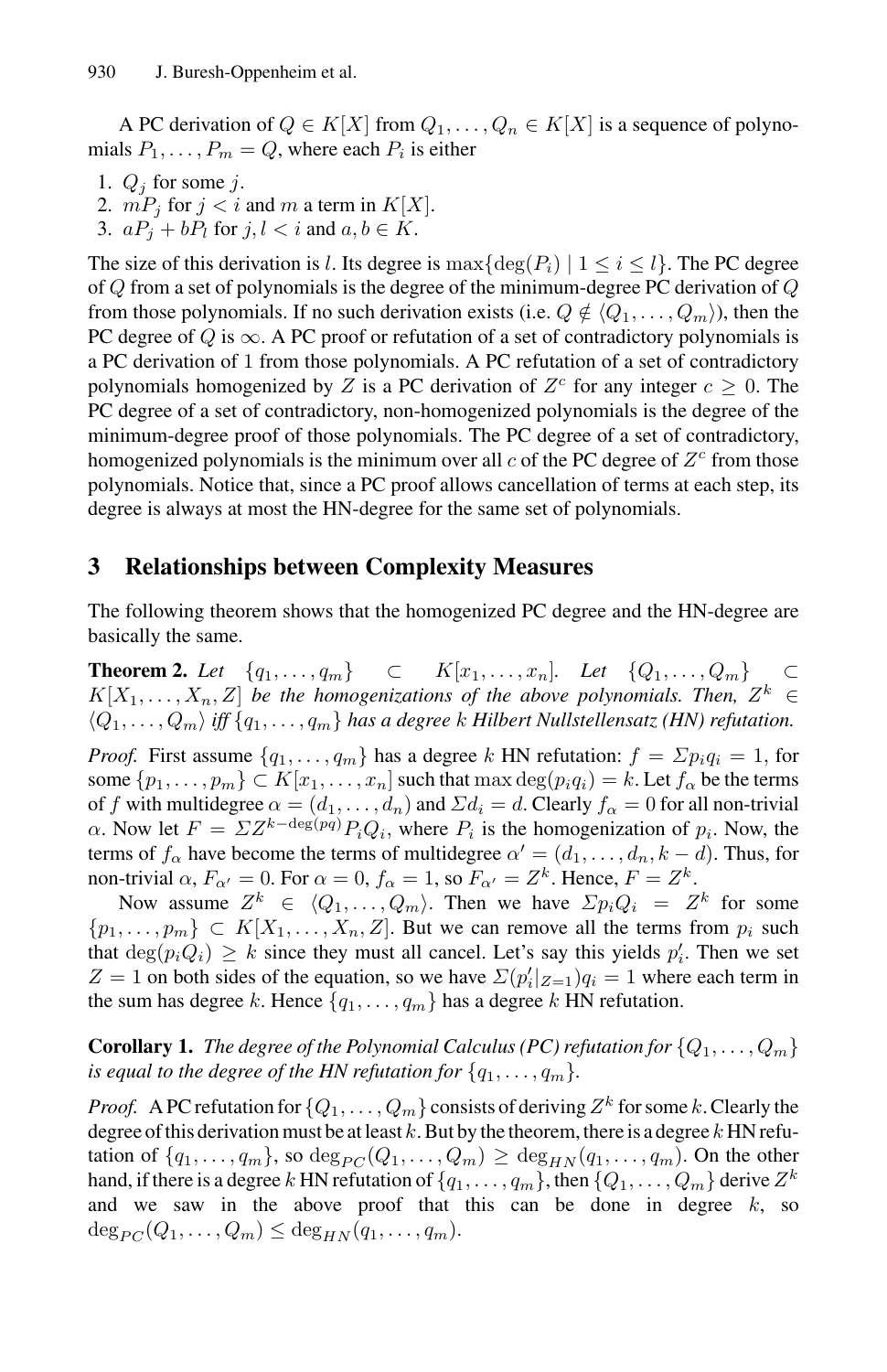The following theorem, proven in  $[BIK^+97]$  $[BIK^+97]$  shows that the degree of tree-like PC refutations is very close to the degree of HN refutations.

**Theorem 3.** *If there is a degree* d *HN refutation of* Q*, then there is a tree-like, degree* d *PC refutation of* Q*. Conversely, if there is a tree-like, degree* d*, size* S *PC refutation of* Q, then there is a HN refutation of Q of degree  $O(d \log S)$ .

Lastly, we show that the size of a homogenized PC refutation is no larger than the size of a PC refutation.

**Theorem 4.** Let  $q = \{q_1, \ldots, q_m\}$  be a family of polynomial equations and let  $Q =$ {Q1,...,Qm} *be the homogenizations of the above polynomials, with* Z *being the new variable introduced by homogenization. Then there exists an* i *such that if* q *has a size* s *PC refutation, then*  $QZ^i$  *has a size*  $O(s)$  *PC refutation.* 

*Proof.* Let P be a PC refutation of q. We will show by induction on the number of lines in P, |P|, that for all polynomials r, if there exists a size s proof of r from q, then there exists an i and a size  $O(s)$  proof of  $RZ<sup>i</sup>$  from Q, where R is the homogenization of r. For the base case, suppose that r has a one line proof from q. Then r is an equation of q, so R is an initial equation of  $Q$  and we are done. Assume the inductive hypothesis holds for  $l$ lines, and now let r have an  $l + 1$ -line proof from q. There are two cases to consider. The first case is where  $r = xt$ , where t has an l-line proof from q. In this case, by induction there exists i such that  $TZ^{i}$  has a small proof from Q. But then  $R = TZ^{i}x$  is a proof from Q and we are done. The other case is when  $r = r_1 + r_2$ , where  $r_1$  and  $r_2$  each have short proofs from q. Without loss of generality, suppose that  $deg(r_1) = deg(r_2) + c$ . Then  $R = R_1 + R_2 Z^c$ . By induction, there exist i, j such that there are small proofs of  $R_1 Z^i$ , and  $R_2 Z^j$  from Q. If  $j = c + i$ , we have  $(R_1 - R_2 Z^c) Z^i$  and we are done. Otherwise, if  $j > c + i$ , multiply  $R_1 Z^i$  by  $Z^{\delta}$  where  $\delta = j - c - i$ . Then we have  $(R_1 - R_2 Z^c)Z^{i+\delta}$ . Finally, if  $j < c + i$ , let  $\delta = c + i - j$  and multiply  $R_2 Z^j$  by  $Z^{\delta}$ and get  $(R_1 - R_2 Z^c)Z^i$ .

## **4 Lower Bound for HN-Degree**

### **4.1 Tautologies on Graphs**

The idea behind the tautologies first appeared in [\[RM97\]](#page-12-0), and has also appeared in subsequent papers [\[BEGJ98, BSW99\]](#page-11-0). We begin with a directed, acyclic graph, D, where each node has constant indegree. This graph is viewed as a general implication graph as follows: (1) there is one variable,  $X(v)$ , corresponding to each vertex v in the graph; (2) for each vertex v in S, the set of sources, the corresponding variable  $X(v)$ is true; (3) for each non-source vertex v with parent vertices  $P(v)$ , we have that if all of the variables corresponding to vertices in  $P(v)$  are true, then  $X(v)$  is also true; (4) finally, to make the tautology false, for some sink vertex  $t, X(t)$  is false.

Throughout this section, we will assume there is only one sink (if not, identify all the sinks to one node). Also, we will abuse notation and use v for  $X(v)$ . The meaning should be clear from the context. Formally, we define the following clauses: for any  $v \notin S$ , we have the implication  $\bigwedge_{u \in P(v)} u \to v$ . Also, we have the axioms s for each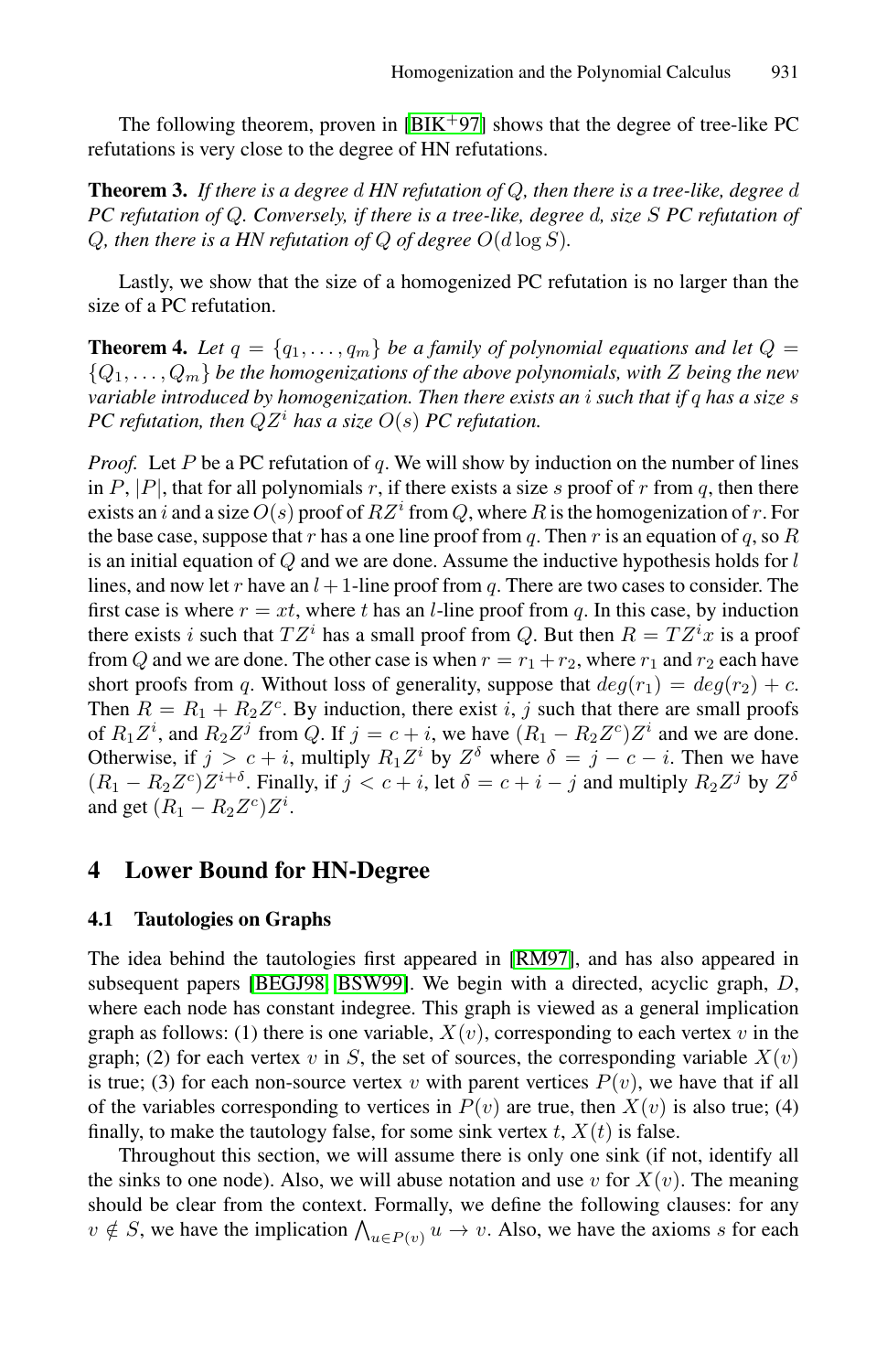$s \in S$ . Finally, we insist on  $\overline{t}$ . If the indegree of D is k, then the above formula is a  $k + 1$ -CNF formula.

For algebraic proof systems, we fix a field  $K$  and convert the above implications into equations in the ring  $K[X(V)]$  (we use the notation  $\operatorname{prod}(U)$  to mean  $\prod_{u \in U} X(u)$  for  $U$  a set of nodes):

$$
v \operatorname{prod}(P(v)) - \operatorname{prod}(P(v)) = 0.
$$

We also include equations restricting the variables to boolean values:  $v^2 - v = 0$ . Again, if the indegree of D is k, then these equations have degree  $k + 1$ .

The natural way to refute the above formula/equations is to begin at the source vertices, and derive successively that each layer of vertices must be true, until finally we can conclude that each sink vertex must be true. This gives us the desired contradiction since there is some sink vertex that is false. For any graph  $D$  with indegree  $k$ , this natural refutation can be formalized as a PC refutation of degree  $k + 1$ , and also as a polynomial-size tree-like Resolution refutation. However, we show here that if the graph is sufficiently complicated (it has high pebbling number), then any HN refutation must have high degree.

Our lower bound strategy will be to take advantage of Corollary [1.](#page-4-0) That is, we will implicitly describe a Gröbner basis for the above equations, and then prove that the degree of this basis is at least as large as the pebbling number associated with the underlying graph.

### **4.2 Grobner Basis for Graph Tautologies ¨**

Consider the homogenized implications and restrictions (for each  $v$ ):

$$
v \, \text{prod}(P(v)) - Z \, \text{prod}(P(v)) = 0, \qquad v^2 - vZ = 0.
$$

Here  $Z$  is the variable added for homogenization. We also have the assertions (for each source  $s$ ):

$$
s - Z = 0,
$$

which will be considered implications saying that the empty set implies s, and (for one sink  $t$ :

$$
t=0.
$$

Let  $I$  be the ideal generated by these equations. In practise, the proof of our lower bound is focused on implications. Hence, instead of deriving  $Z<sup>d</sup>$  (for some d), we simply try to derive the equation

$$
f = (t \text{ prod}(S) - Z \text{ prod}(S))Z^d.
$$

To see that this works and is still a proof, assume that we have derived  $Z<sup>d</sup>$ . Then clearly we can derive f (or any other multiple of  $Z<sup>d</sup>$ ). On the other hand, if we have derived f then  $\sim$ 

$$
-f + (Z - t)(\sum_{i=1}^{|S|} (s_i - Z) \prod_{j=i+1}^{|S|} s_j) + t = Z^{d+|S|+1}.
$$

Although we have derived a higher power of  $Z$  than we assumed, the proof remains valid. As for the degree of the proof, we use the concept of *Z-degree*: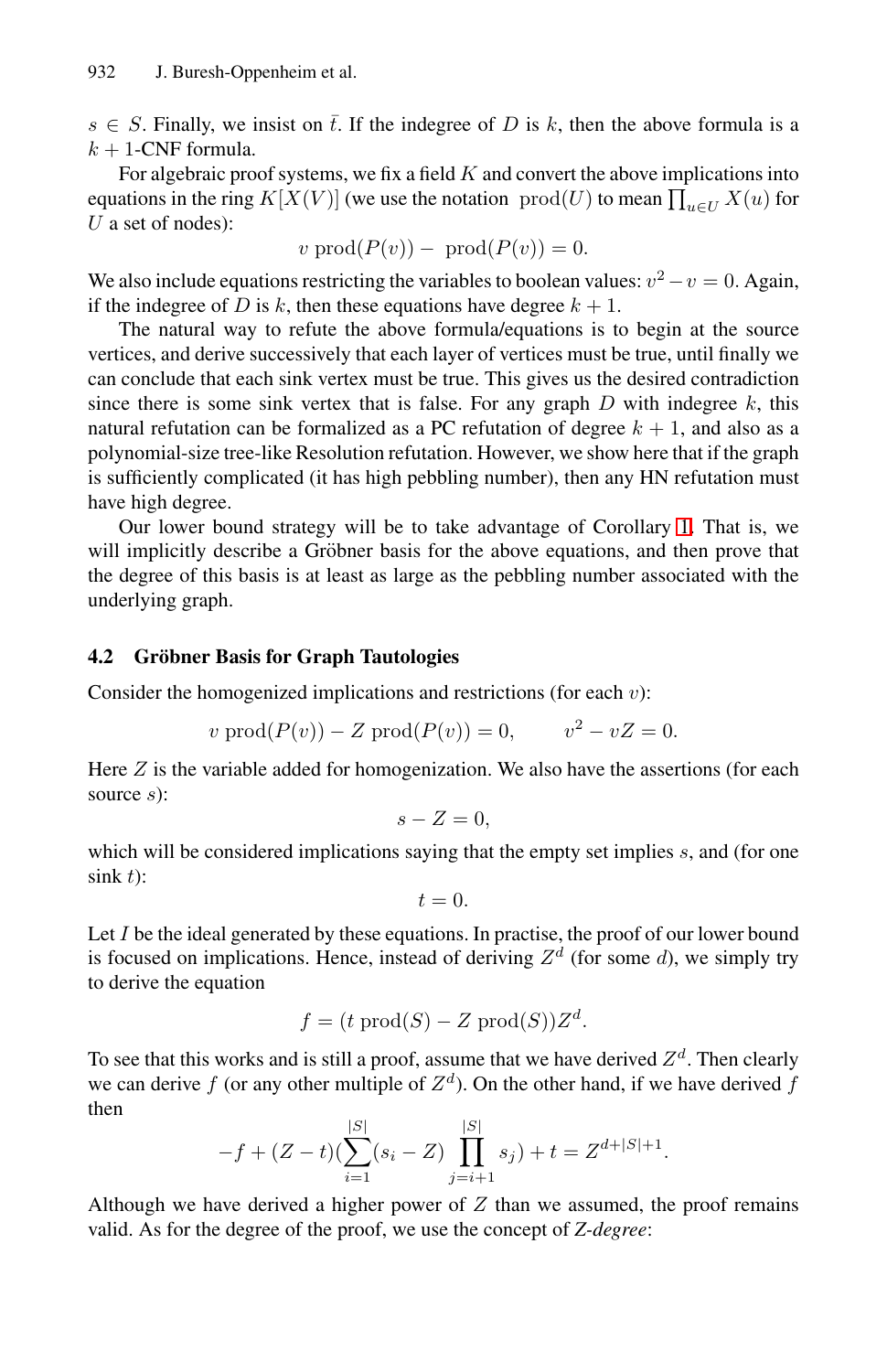<span id="page-7-0"></span>**Definition 2.** *Let*  $P \in K[X, Z]$  *be a homogenized polynomial. We define the Z-degree of* P,  $zdeg(P)$  *to be the maximal*  $m \in \mathbb{N}$  *such that*  $P/Z^m \in K[X, Z]$ *.* 

The Z-degree of f, then, is d and we shall consider this the *de facto* degree of the proof. Notice that a lower bound for  $zdeg(f)$  is a lower bound for the power of Z which we can derive and hence is a lower bound on the HN-degree. Now we are ready to explore the Gröbner basis for our ideal. We first exhibit certain polynomials in the ideal:

**Proposition 1.** Let  $V_1, V_2 \subset V$ ,  $u_1, u_2 \in V$ ,  $d_1, d_2 \geq 0$  and assume that the implica*tions*

$$
f_1 = (u_1 \text{ prod}(V_1) - Z \text{ prod}(V_1))Z^{d_1}, \qquad f_2 = (u_2 \text{ prod}(V_2) - Z \text{ prod}(V_2))Z^{d_2}
$$

*are in* I*. If*  $u_1 \in V_2$ *, then let*  $U = V_1 \cup V_2 - \{u_1\}$  *and let*  $d = \max\{d_1, d_2\}$ *. We can then conclude that*  $f_3 = (u_2 \text{ prod}(U) - Z \text{ prod}(U))Z^{d+1}$  *is in I.* 

*Proof.*  $(Z^{d-d_2} \text{prod}(V_1 - V_2))f_2 - (u_2 - Z)(Z^{d-d_1} \text{prod}(V_2 - V_1 - \{u_1\}))f_1 =$  $(u_2 \text{ prod}(U) - Z \text{ prod}(U))Z^{d+1} = f_3.$ 

Let  $V \to u$  denote the formula stating that if all of the variables in V are true, then u is also true. Informally the above proposition says that if we have a degree  $d_1$  PC derivation of  $V_1 \rightarrow u_1$ , and a degree  $d_2$  PC derivation of  $V_2 \rightarrow u_2$ , where  $u_1 \in V_2$ , then we can derive  $V_1 \cup V_2 - \{u_1\} \rightarrow u_2$  in degree  $max(d_1, d_2) + 1$  (notice that this is still true for the degenerate case where  $V_1 = \emptyset$ ). Let G be the set of equations formed recursively as follows:

- 1. G contains all of the generators of I.
- 2. For all implications  $f_1$  and  $f_2$  (see above) in  $G$ ,  $f_3$  is in  $G$ .

G, then, is just the closure under applications of Proposition 1. It is not hard to see that, invariably, the conclusion node of each implication is not included among the hypothesis nodes, since the hypothesis nodes are all predecessors of the conclusion node and the graph is acyclic. We shall use this fact in proving that  $G$  is a very fundamental set:

#### **Theorem 5.** G is a Gröbner basis for *I*.

*Proof.* Clearly G is a basis since it contains all of the generators of I. We show that it is Gröbner using Theorem [1](#page-2-0) (recall that we defined  $Z$  to be last in the ordering of the variables). Consider two implications,

$$
f_1 = (u_1 \text{ prod}(V_1) - Z \text{ prod}(V_1))Z^{d_1},
$$
  

$$
f_2 = (u_2 \text{ prod}(V_2) - Z \text{ prod}(V_2))Z^{d_2}.
$$

The S-remainder is

$$
S(f_1, f_2) = (\text{ prod}(V_1 \cup V_2 \cup \{u_2\} - \{u_1\})Z - \text{ prod}(V_2 \cup V_1 \cup \{u_1\} - \{u_2\})Z)Z^d.
$$

Here and throughout, we omit any cases of two polynomials with relatively prime largest terms by Lemma [1.](#page-2-0) Hence there are three remaining possibilities for implications: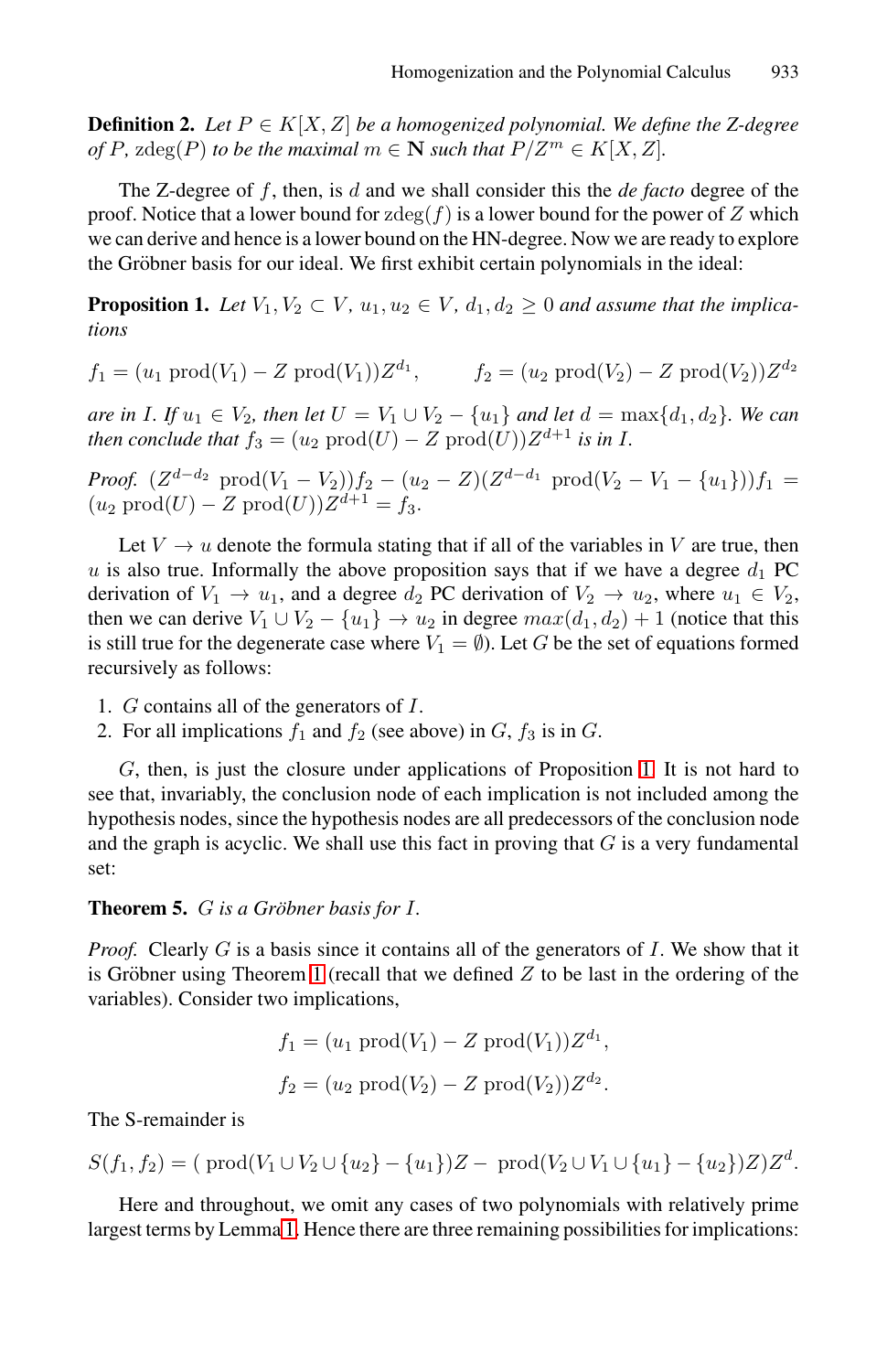1.  $u_1 = u_2$ : If  $u_1 = u_2$ , then the S-remainder becomes

 $(\text{prod}(V_1 \cup V_2)Z - \text{prod}(V_1 \cup V_2)Z)Z^d$ .

But the two terms are clearly equal, so the S-remainder is 0.

2.  $u_1 \in V_2$ : Recall from above that  $u_2 \notin V_1$  since  $V_1$  consists of predecessors of  $u_1$ ,  $u_1$  is a predecessor of  $u_2$  and the graph is acyclic. Consider the first term of the S-remainder:

$$
t_1 = \text{prod}(V_1 \cup V_2 \cup \{u_2\} - \{u_1\})Z^{d+1}.
$$

But we know that

$$
g = (u_2 \text{ prod}(V_1 \cup V_2 - \{u_1\}) - Z \text{ prod}(V_1 \cup V_2 - \{u_1\}))Z^{d+1}
$$

is in  $G$  by definition. So  $t_1$  can be reduced to a lower-degree term:

$$
t_1 - g = \text{prod}(V_1 \cup V_2 - \{u_1\})Z^{d+2}.
$$

The second term is  $t_2 = \text{prod}(V_2 \cup V_1 \cup \{u_1\} - \{u_2\})Z^{d+1}$ . Since  $u_2 \notin V_1$ , this is the same as  $\text{prod}(V_2 \cup V_1 \cup \{u_1\})Z^{d+1}$ . Also, we have  $f_1 \in G$ , so we can reduce the second term:

$$
t_2 \text{ -} \text{prod}(V_2 - (V_1 \cup \{u_1\}))Z^{d-d_1+1}f_1 = \text{prod}(V_1 \cup V_2 - \{u_1\})Z^{d+2}.
$$

These two expressions are the same, so we have reduced  $S(f_1, f_2)$  to 0.

3.  $u_1 \neq u_2, u_1 \notin V_2$  and  $u_2 \notin V_1$ , but  $V_1 \cap V_2 \neq \emptyset$ : Now, the S-remainder is

$$
(\text{prod}(V_1 \cup V_2 \cup \{u_2\})Z - \text{prod}(V_1 \cup V_2 \cup \{u_1\})Z)Z^d.
$$

Let  $t_1$  be the first term and  $t_2$  be the second. Then,

$$
t_1
$$
 –  $prod(V_1 - V_2)Z^{d+1-d_2}f_2$  =  $prod(V_1 \cup V_2)Z^{d+2}$ .

Similarly,

$$
t_2 - \text{prod}(V_2 - V_1)Z^{d+1-d_1}f_1 = \text{prod}(V_1 \cup V_2)Z^{d+2}.
$$

Again, we have reduced the S-remainder to 0.

This concludes the S-remainders for every pair of implications in  $G$ . We now consider the S-remainders involving the boolean restrictions. Let  $h = u^2 - uZ$ . Then,

$$
S(h_1, f_2) = \text{prod}(V_2 \cup \{u_2\} - \{u\}) u Z^{d_2 + 1} - u \text{ prod}(\{u\} - \{u_2\} - V_2) \text{ prod}(V_2) Z^{d_2 + 1}.
$$

Again we have cases:

1.  $u = u_2$ : We can then assume that  $u \notin V_2$ , so the S-remainder becomes

$$
u \, \text{prod}(V_2) Z^{d_2+1} - u \, \text{prod}(V_2) Z^{d_2+1} = 0.
$$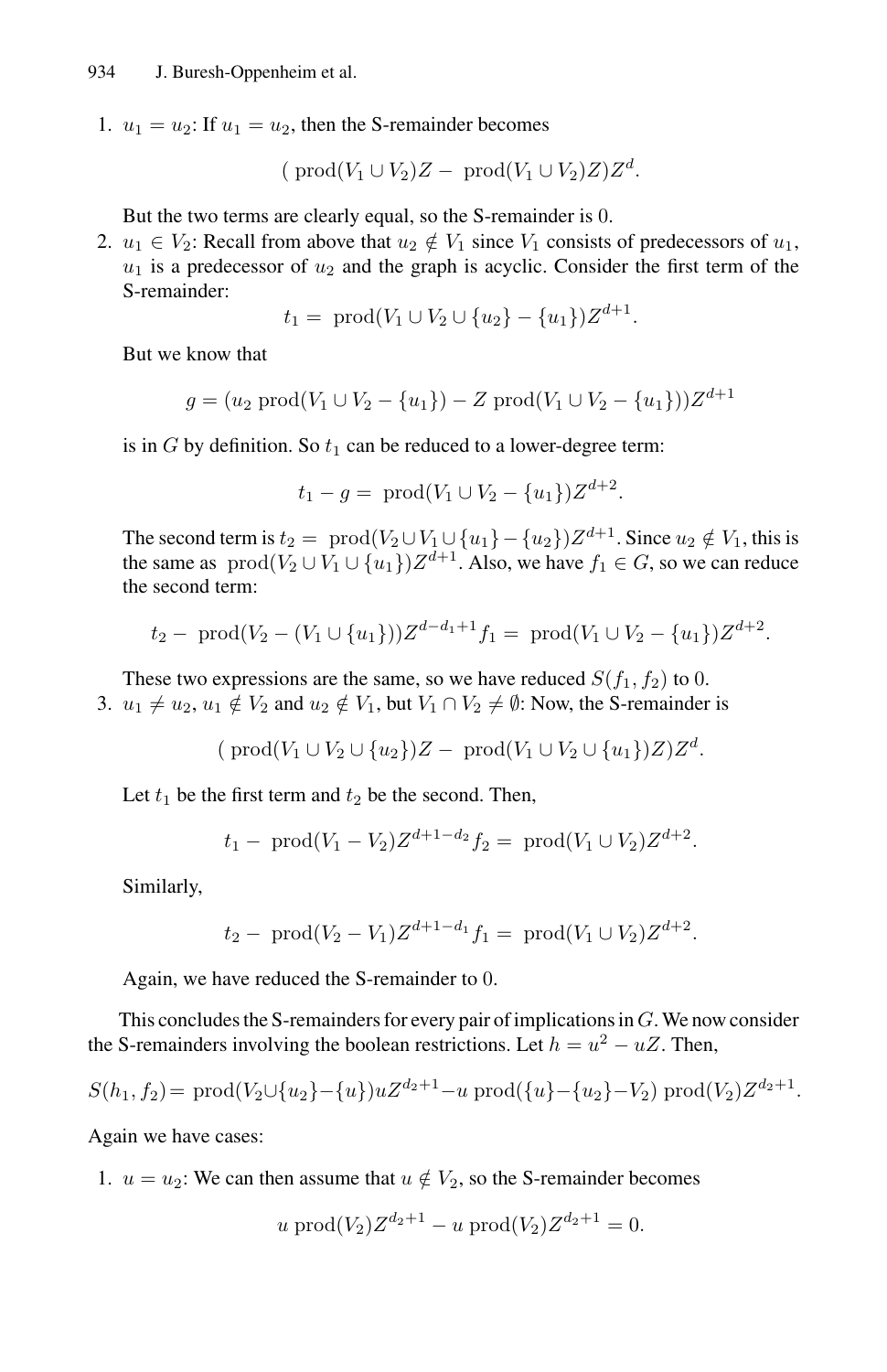2.  $u \in V_2$  and  $u \neq u_2$ : In this case, the S-remainder is

$$
\text{prod}(V_2 \cup \{u_2\})Z^{d_2+1} - u \text{ prod}(V_2)Z^{d_2+1}.
$$

If we call the first term  $t_1$  and the second  $t_2$ , consider  $t_1 - Zf_2 = \text{prod}(V_2)Z^{d_2+2}$ . We can rewrite  $t_2$  as  $u^2$  prod $(V_2 - \{u\})Z^{d_2+1}$ . But then  $t_2$  – prod $(V_2 - \{u\})$  $Z^{d_2+1}h_1 = u \text{ prod}(V_2 - \{u\})Z^{d_2+2}$ . But this is just  $\text{ prod}(V_2)Z^{d_2+2}$  so we are done.

Finally, we have the odd case of the equation  $t = 0$ .

- 1. Consider  $h_1$ , where  $u = t$ .  $S(h_1, t) = tZ$ , but t is in G, so it reduces to 0.
- 2. Similarly, we have  $f_1$ , where  $u_1 = t$ .  $S(f_1, t) = tZ^{d_1+1}$ , so again it reduces to 0.

We have now shown that all the S-remainders are  $0$  modulo  $G$  and can conclude (by Theorem [1\)](#page-2-0) that  $G$  is Gröbner.

#### **4.3 Optimal Lower Bounds and Pebbling**

Strong lower bounds for specific graphs will easily follow by showing that any HN derivation can easily be converted into an efficient pebbling strategy for the corresponding graph. Interesting connections between pebbling and propositional proofs were made previously in [\[ET99, BSW99\]](#page-11-0).

**Definition 3.** Let  $D = (V, E)$  be a directed, acyclic graph. A configuration is a subset *of* V *. A legal pebbling of a vertex* v *in* D *is a sequence of configurations, the first being the empty set and the last being*  $\{v\}$  *and in which each configuration* C' *follows from the previous configuration* C *by one of the following rules:*

- *1.* v can be added to C to get C' if all immediate predecessors of v are in C.
- 2. Any vertex can be removed from  $C$  to obtain  $C'$ .

*The complexity of a legal pebbling of* v *is the maximal size of any configuration in the sequence. The pebbling number of a graph* D *with a single sink vertex* s *is the minimal number* n *such that there exists a legal pebbling of* s *with complexity* n*.*

**Lemma 2.** Let D be a directed, acyclic graph, and let  $Q_D$  be the corresponding un*satisfiable system of homogeneous equations corresponding to the implication formula associated with* D*. If* Q<sup>D</sup> *has a degree* d *PC refutation, then* D *has pebbling complexity*  $O(d)$ .

*Proof.* In Theorem [5,](#page-7-0) we gave a recursive characterization of the polynomials in the Grobner basis. We'll show by induction on the depth of a polynomial in this recursion, that if  $(u \text{ prod}(U)-Z \text{ prod}(U))Z^d$  is in the Groebner basis, then u can be pebbled from U with  $d+k$  pebbles. The base case is the axioms v  $\text{prod}(P(v))$  – Z  $\text{prod}(P(v))$ , which can always be pebbled with  $k$  pebbles (if  $k$  is the maximum in-degree of  $D$ ). Otherwise,  $(u \text{ prod}(U) - Z \text{ prod}(U))Z^d$ , was derived from  $(v \text{ prod}(V_1) - Z \text{ prod}(V_1))Z_1^d$ , and  $(u \text{ prod}(V_2) - Z \text{ prod}(V_2))Z_2^d$ , where  $d = \max d_1, d_2 + 1, v \in V_2, v \notin V_1$  and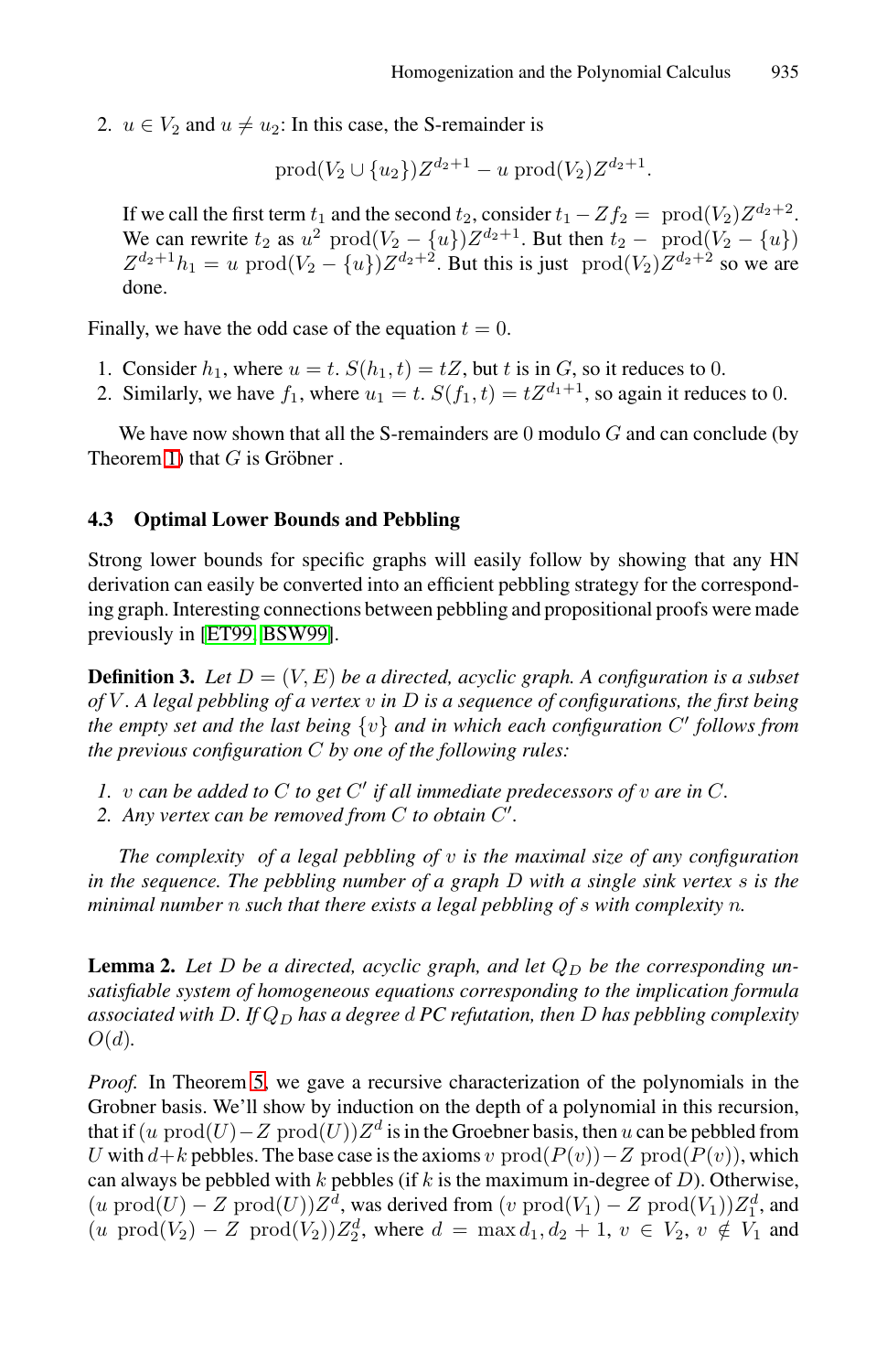$U = V_1 \cup V_2 - \{v\}$ ; these formulas having been already derived. Thus, by the induction assumption, we can pebble v from  $V_1$  with  $d_1 + k$  pebbles and u from  $V_2$  with  $d_2 + k$ pebbles. Then we can pebble u from U as follows. First, pebble v from  $V_1 \subseteq U$ . Then, leaving a pebble on v, pebble u from  $V_2 \subseteq U \cup \{v\}$ . The number of pebbles is at most the larger of  $d_1 + k$  and  $d_2 + k + 1$ , which is at most  $d + k$ .

We note that the above lemma is not tight, as can be seen with the linear graph corresponding to the induction principle. In this case, the pebbling number is 2, whereas the degree is  $log n$ . We do, however, get the following result:

**Theorem 6.** *There is a directed acyclic graph with constant in-degree that requires HN degree* Ω(n/logn)*.*

*Proof.* [\[CPT77\]](#page-11-0) exhibits a graph based on a construction by Valiant that has  $n$  nodes and in-degree 2, but has pebbling measure  $\Omega(n/logn)$ . By the lemma, we are done.

# **5 Comparison with Resolution**

The PC system gives rise to Buchberger's algorithm to solve SAT as mentioned above. The HN system gives rise to a simpler algorithm for SAT whereby one solves a system of *linear* equations. That is, if we start with a system of equations Q (including  $x^2 - x = 0$ ) for all variables  $x$ ), and we assume they have a degree  $d$  HN proof, then it can be found as follows. Consider an alleged degree d proof,  $\sum_i P_i Q_i = 1$ , where the polynomials  $P_i$  are indeterminants, represented by vectors of variables,  $x_i^t$ , where  $x_i^t$  represents the coefficient in front of term t in the polynomial  $P_i$ . Solving for the  $P_i$ 's amounts to solving a sparse system of linear equations (in the variables  $x_i^t$ ), where we have one equation for each term of degree at most d. This algorithm has runtime  $n^{O(d)}$ , and hence is efficient if  $d$  is small ([\[CEI96\]](#page-11-0) gives similar upper bounds for this algorithm and Buchberger's algorithm, although in the case of Buchberger's algorithm, the parameter  $d$  might be smaller).

Complete algorithms for SAT with the best empirical performance are Resolution based, and typically are variations on the Davis-Loveland-Logeman (DLL) procedure. Here we show that with respect to worst-case complexity, the algorithms are incomparable.

**Lemma 3.** *The graph tautologies mentioned above (with maximum pebbling number) have polynomial-size Tree-like Resolution (DLL) proofs but require nearly linear degree HN proofs.*

*Proof.* To see that the graph tautologies always have small Tree-like Resolution proofs, simply order the vertices of the graph in such a way that if v is a vertex with parents  $P(v)$ , then all vertices in  $P(v)$  appear before v in the ordering. Then a tree-like Resolution proof can be constructed as a decision tree, where we query the vertices according to the ordering described above. The height of the tree will be equal to the number of vertices, but the width will be constant.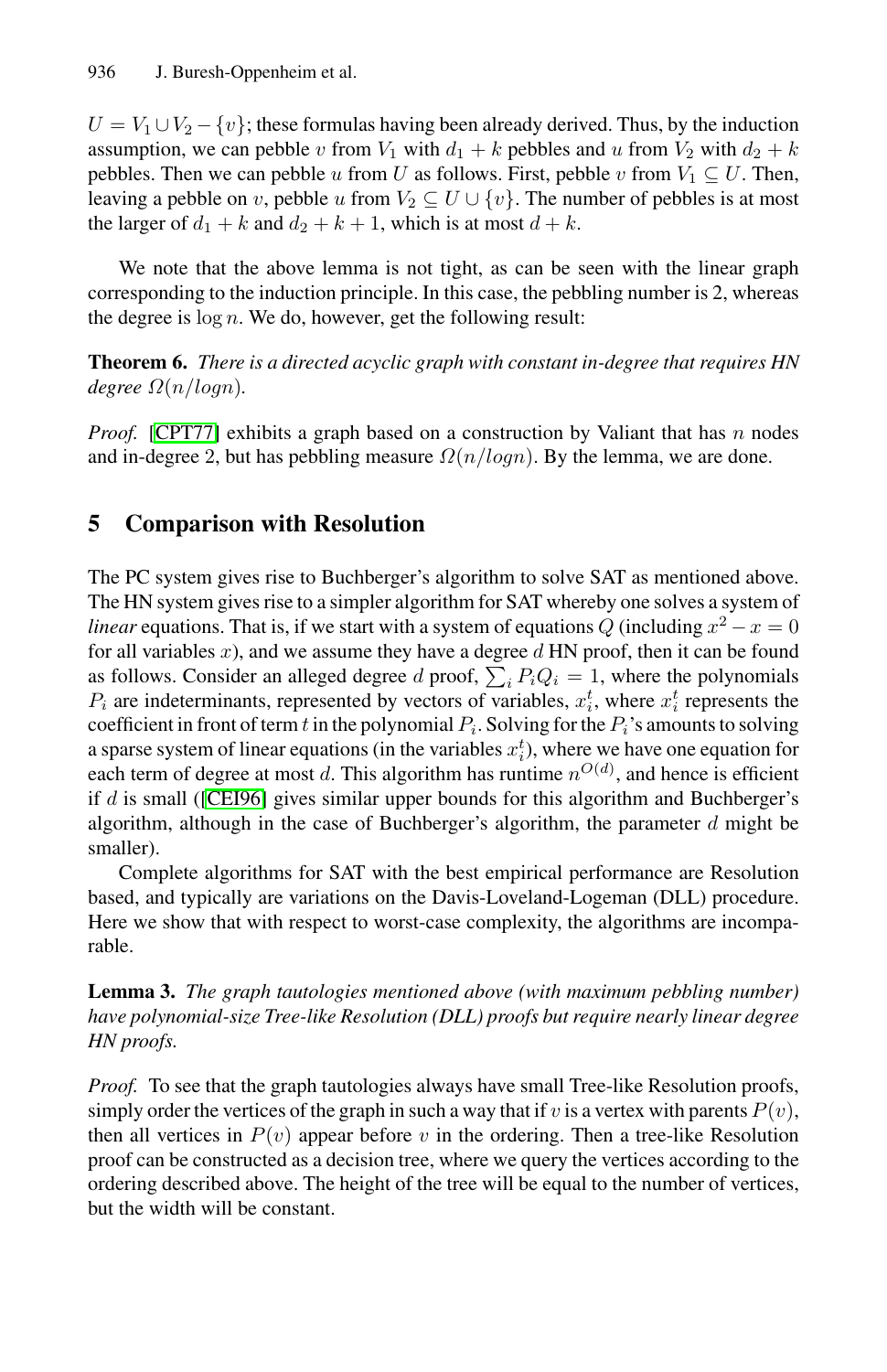<span id="page-11-0"></span>**Lemma 4.** *The Tseitin graph principles (mod* p*) have constant degree HN proofs in the field*  $GF_n$  *but require exponential-size Resolution proofs.* 

*Proof.* [\[Urq87\]](#page-12-0) has shown that the Tseitin graph principles require exponential-size Resolution proofs. To see that they have polynomial-size HN proofs, consider the clauses that correspond to a particular vertex, expressing that the number of edges incident to that vertex is odd. Each such clause converts into an initial equation, and the set of equations assocated with a vertex  $v$  can be used to derive the equation stating that the sum of the vertices incident to that vertex is 1 mod 2. Since the total number of variables mentioned in these equations is constant, the HN degree of this derivation is constant. Do this for every vertex, and then simply add up the resulting equations to derive  $1=0$ .

### **Acknowledgments**

We would like to thank Will Evans for very helpful conversations.

## **References**

| [BEGJ98]             | M.L. Bonet, J. L. Esteban, N. Galesi, and J. Johannsen. Exponential separations                                                       |
|----------------------|---------------------------------------------------------------------------------------------------------------------------------------|
|                      | between restricted resolution and cutting planes proof systems. In Proceedings from                                                   |
|                      | 38th FOCS, pages 638–647. 1998.                                                                                                       |
| [BIK <sup>+96]</sup> | Paul W. Beame, Russell Impagliazzo, Jan Krajíček, Toniann Pitassi, and Pavel Pudlák.                                                  |
|                      | Lower bounds on Hilbert's Nullstellensatz and propositional proofs. Proc. London                                                      |
|                      | <i>Math. Soc.</i> , 73(3):1–26, 1996.                                                                                                 |
| $[BIK^+97]$          | S. Buss, R. Impagliazzo, J. Krajíček, P. Pudlák, A. A. Razborov, and J. Sgall. Proof                                                  |
|                      | complexity in algebraic systems and bounded depth Frege systems with modular<br>counting. Computation Complexity, 6(3):256–298, 1997. |
| [BP96]               | S. R. Buss and T. Pitassi. Good degree bounds on Nullstellensatz refutations of the                                                   |
|                      | induction principle. In Proceedings of the Eleventh Annual Conference on Com-                                                         |
|                      | putational Complexity (formerly: Structure in Complexity Theory), pages 233-242,                                                      |
|                      | Philadelphia, PA, May 1996. IEEE.                                                                                                     |
| [BSW99]              | E. Ben Sasson and A. Wigderson. Short proofs are narrow-resolution made simple.                                                       |
|                      | In Proceedings of 31st ACM STOC, pages 517–526. 1999.                                                                                 |
| [Bus97]              | S. R. Buss. Lower bounds on Nullstellensatz proofs via designs. In P. W. Beame                                                        |
|                      | and S. R. Buss, editors, Proof Complexity and Feasible Arithmetics, DIMACS, pages                                                     |
|                      | 59–71. American Math. Soc, 1997.                                                                                                      |
| [CEI96]              | M. Clegg, J. Edmonds, and R. Impagliazzo. Using the Gröbner basis algorithm to                                                        |
|                      | find proofs of unsatisfiability. In Proceedings of the Twenty-Eighth Annual ACM                                                       |
|                      | Symposium on Theory of Computing, pages 174–183, Philadelphia, PA, May 1996.                                                          |
| [CO92]               | J. Cox, D. Little and D. O'Shea. <i>Ideals, Varieties and Algoirthms</i> . Springer-Verlag,                                           |
|                      | 1992.                                                                                                                                 |
| [CPT77]              | R. Celoni, W.J. Paul, and R.E. Tarjan. Space bounds for a game on graphs. Math.                                                       |
|                      | <i>Systems Theory</i> , 10:239–251, 1977.                                                                                             |
| [ET99]               | J. L. Esteban and Jacobo Toran. Space bounds for resolution. In Proc. 16th STACS,                                                     |
|                      | pages 551-561. Springer-Verlag LNCS, 1999.                                                                                            |
| [Pit97]              | T. Pitassi. Algebraic propositional proof systems. In DIMACS Series in Discrete                                                       |
|                      | Mathematics, volume 31, pages 215-243. American Math. Soc, 1997.                                                                      |